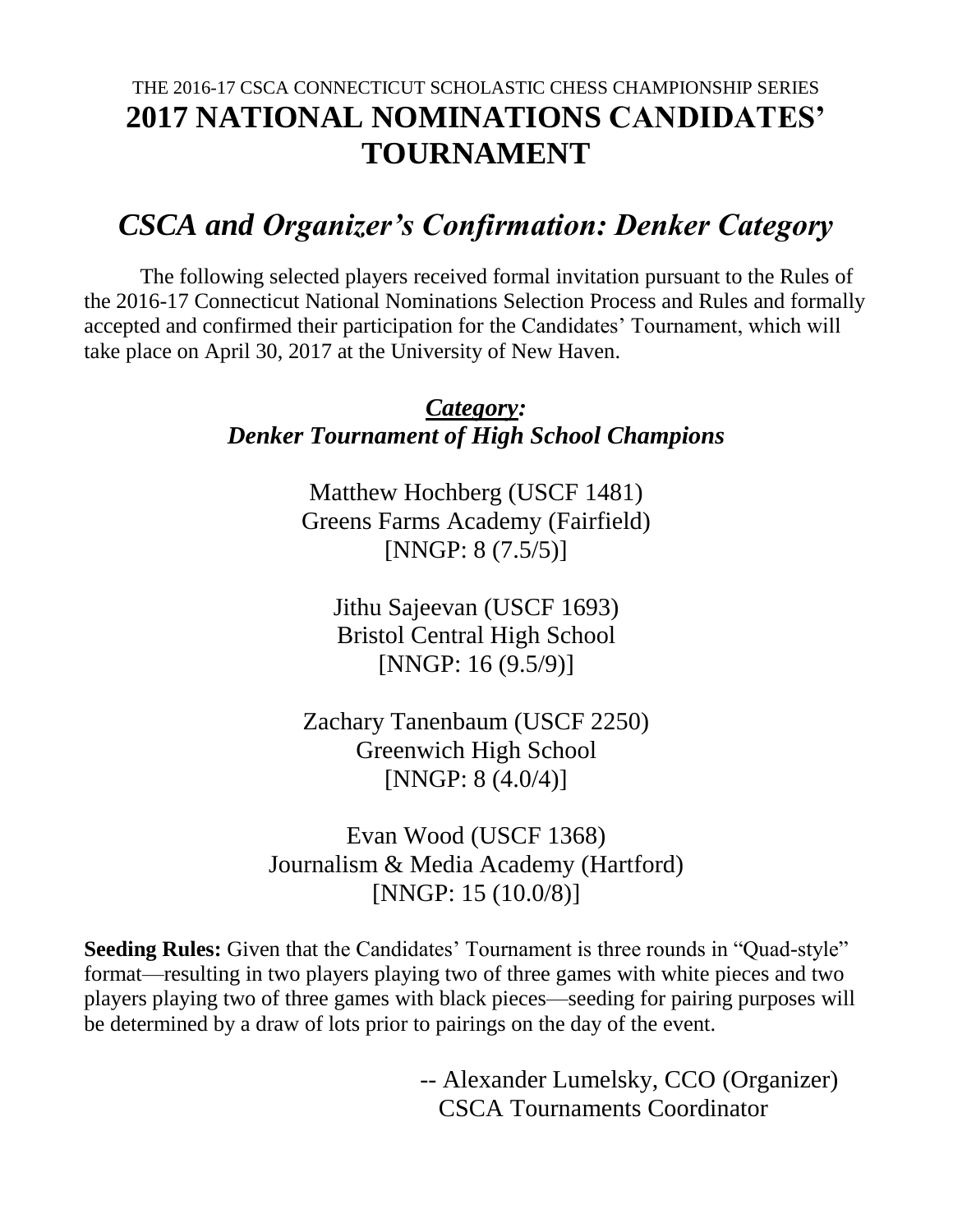## THE 2016-17 CSCA CONNECTICUT SCHOLASTIC CHESS CHAMPIONSHIP SERIES **2017 NATIONAL NOMINATIONS CANDIDATES' TOURNAMENT**

## *CSCA and Organizer's Confirmation: Barber Category*

The following selected players received formal invitation pursuant to the Rules of the 2016-17 Connecticut National Nominations Selection Process and Rules and formally accepted and confirmed their participation for the Candidates' Tournament, which will take place on April 30, 2017 at the University of New Haven.

### *Category: Barber Tournament of K-8 Champions*

Ruthvik Ayyagari (USCF 1599) Breakthrough Magnet School (Hartford) [NNGP: 12 (9.0/7)]

Samuel Lumelsky (USCF 1398) King Philip Middle School (West Hartford) [NNGP: 13 (11.0/10)]

> Robert Ulmer (USCF 1548) Brunswick School (Greenwich) [NNGP: ------- ]

Brian Weisz (USCF 2111) Coleytown Middle School (Westport) [NNGP: ------- ]

**Seeding Rules:** Given that the Candidates' Tournament is three rounds in "Quad-style" format—resulting in two players playing two of three games with white pieces and two players playing two of three games with black pieces—seeding for pairing purposes will be determined by a draw of lots prior to pairings on the day of the event.

> -- Alexander Lumelsky, CCO (Organizer) CSCA Tournaments Coordinator